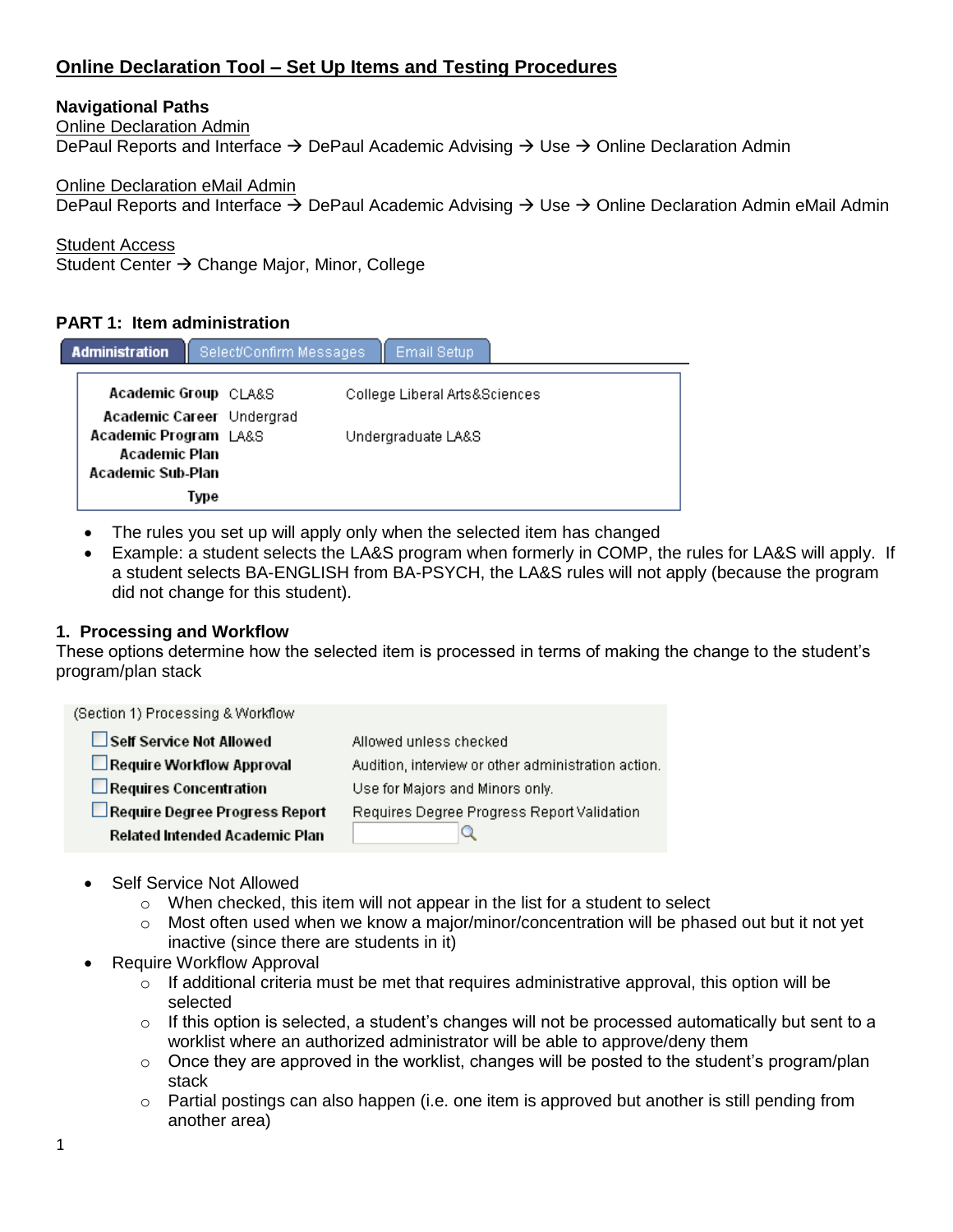- Requires Concentration
	- $\circ$  To be defined for majors/minors that are required to have a concentration declared
	- o A student will be prompted to select a concentration if they did not while using the tool
	- $\circ$  Proposed changes will not post to student program/plan if concentration is not selected
- Require Degree Progress Report
	- $\circ$  This box will indicate that this item requires some requirements in the DPR to be evaluated before declaration
	- $\circ$  This will typically only be used for Commerce major declarations
- Related Intended Academic Plan
	- $\circ$  Colleges that have a tiered declaration process (i.e. intended or pre- to declared status) are impacted by the new requirement term policy. Changes in these majors should be processed according to the logic below:
		- New intended declaration: student gets a new major requirement term (current term/term of declaration)
		- Intended  $\rightarrow$  declared, same major: requirement term does not change
		- Intended  $\rightarrow$  declared, different major: requirement term is updated to term of declaration
	- o This will be used in the cases of Commerce, Education, and Music

## **2. General Requirements**

These are general requirements that my need to be checked for program, major, minor or concentration declaration.

| (Section 2) General Requirements |                                       |                |             |
|----------------------------------|---------------------------------------|----------------|-------------|
|                                  | Total Credits Earned - Cumulative GPA | Academic Level | Minimum Age |
| 12.000                           | 2.0001                                | Sophomore      | 24          |

- Total Credits Earned
	- o Will check DPU credits only
	- o Does not recognize in progress credits
- Cumulative GPA
- Academic Level (Freshman, Sophomore, Junior, Senior)
- Minimum Age
	- $\circ$  Will be used in the case of SNL (24)

### **3. Milestones**

This section will check for the presence of milestones on the student's record as a requirement for declaration.



- If more than one milestone is present, all milestones must be completed to pass
- Other, more complicated milestone requirements will be listed as DPR requirements

### **4. Requirement Groups and Requirements**

This section evaluates the status of DPR requirements for the eligibility to declare a concentration.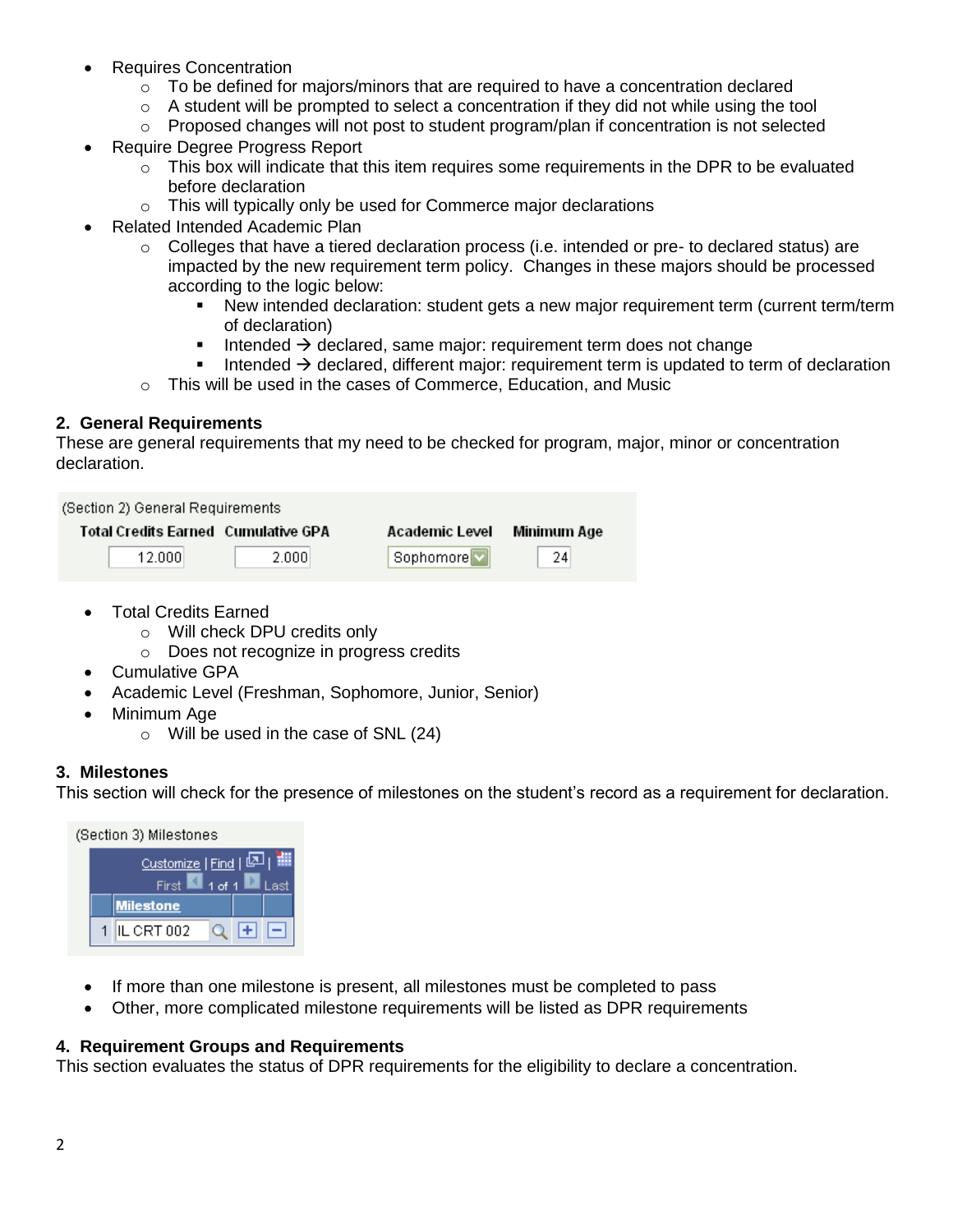#### (Section 4) Req Groups and Requirements

|                                    |                             | <u>Customize</u>   Find   2   1<br>First $\blacksquare$ 1-7 of 7 $\blacksquare$ Last |
|------------------------------------|-----------------------------|--------------------------------------------------------------------------------------|
| <b>Academic Adv Data Rule Type</b> | <b>Academic Requirement</b> | <b>Description</b>                                                                   |
| 1 RQ                               | 000009378                   | ACC 100/101                                                                          |
| 2 RQ                               | 000009379                   | ACC 102                                                                              |
| 3 RQ                               | 000009380                   | <b>BLW 201</b>                                                                       |
| 4 RQ                               | 000009381                   | ECO 105                                                                              |
| 5 RQ                               | 000009382                   | ECO 106                                                                              |
| 6 RQ                               | 000014452                   | Introductory Commerce GPA                                                            |
| 7 RQG                              | 010344                      | COMMERCE CORE                                                                        |

• If the "Require Degree Progress Report" box is checked from Section 1, then the items in Section 4 will be evaluated for completion

### **5. Prohibited Plans and Subplans**

This section will be used to prevent students from declaring plans or subplans that they are not eligible for based on their current or proposed declarations.

|                 | (Section 5) Prohibited Plans and SubPlans |                                    |                      |                                     |                    |                    |
|-----------------|-------------------------------------------|------------------------------------|----------------------|-------------------------------------|--------------------|--------------------|
|                 |                                           |                                    | Customize   Find   2 | 讍<br>First 4.13 of 13 <b>D</b> Last |                    |                    |
|                 | <b>Prohibited Item</b>                    | <b>Description</b>                 | <b>Table</b>         | <b>Academic Item Type</b>           |                    |                    |
|                 | BSC-ACCTHN                                | <b>BSC-Accountancy Honors</b>      | ACAD_PLAN            |                                     | $+$                | ⊪                  |
|                 | 2 BSC-ACCTNC                              | <b>BSC-Accountancy</b>             | ACAD_PLAN            |                                     | ÷                  | $\left  - \right $ |
|                 | 3 BSC-BUS-AD                              | <b>BSC-Business Administration</b> | ACAD_PLAN            |                                     | ÷                  | $\mathbf{I}$       |
|                 | 4 BSC-E-BUSN<br>Q                         | <b>BSC-E-Business</b>              | ACAD_PLAN            |                                     | ÷                  | $\vert - \vert$    |
|                 | 5 BSC-ECON<br>Q                           | <b>BSC-Economics</b>               | ACAD_PLAN            |                                     | $\pm$              | - 1                |
| 6.              | BSC-ECON-X<br>Q                           | BSC-Economics5yr                   | ACAD_PLAN            |                                     | ÷                  | ь                  |
|                 | 7 BSC-FINANC                              | <b>BSC-Finance</b>                 | ACAD_PLAN            |                                     | $\pm$              | $\vert - \vert$    |
| 8               | BSC-FINHON<br>Q                           | <b>BSC-Finance Honors</b>          | ACAD_PLAN            |                                     | ÷                  | $\vert - \vert$    |
| 9               | BSC-HSPLDR                                | <b>BSC-Hospitality Leadership</b>  | ACAD_PLAN            |                                     | $\left  + \right $ | $\mathbf{I}$       |
| 10 <sup>1</sup> | <b>BSC-MARKET</b><br>О                    | <b>BSC-Marketing</b>               | ACAD_PLAN            |                                     | $\pm$              | IН                 |
| 11              | BSC-MGINFO                                | <b>BSC-Management Info Systems</b> | ACAD_PLAN            |                                     | $\pm$              | IН                 |
|                 | 12 BSC-MGMT<br>Q                          | BSC-Management                     | ACAD_PLAN            |                                     | $\left  + \right $ | IН                 |
| 13              | BSC-REALES                                | <b>BSC-Real Estate</b>             | ACAD_PLAN            |                                     | ÷                  | -                  |

- Should be used to prevent students in major A from also declaring a minor or double major in A
- Also will be used to enforce that any students ICT-ing into Commerce only declare an intended major, and not a fully declared one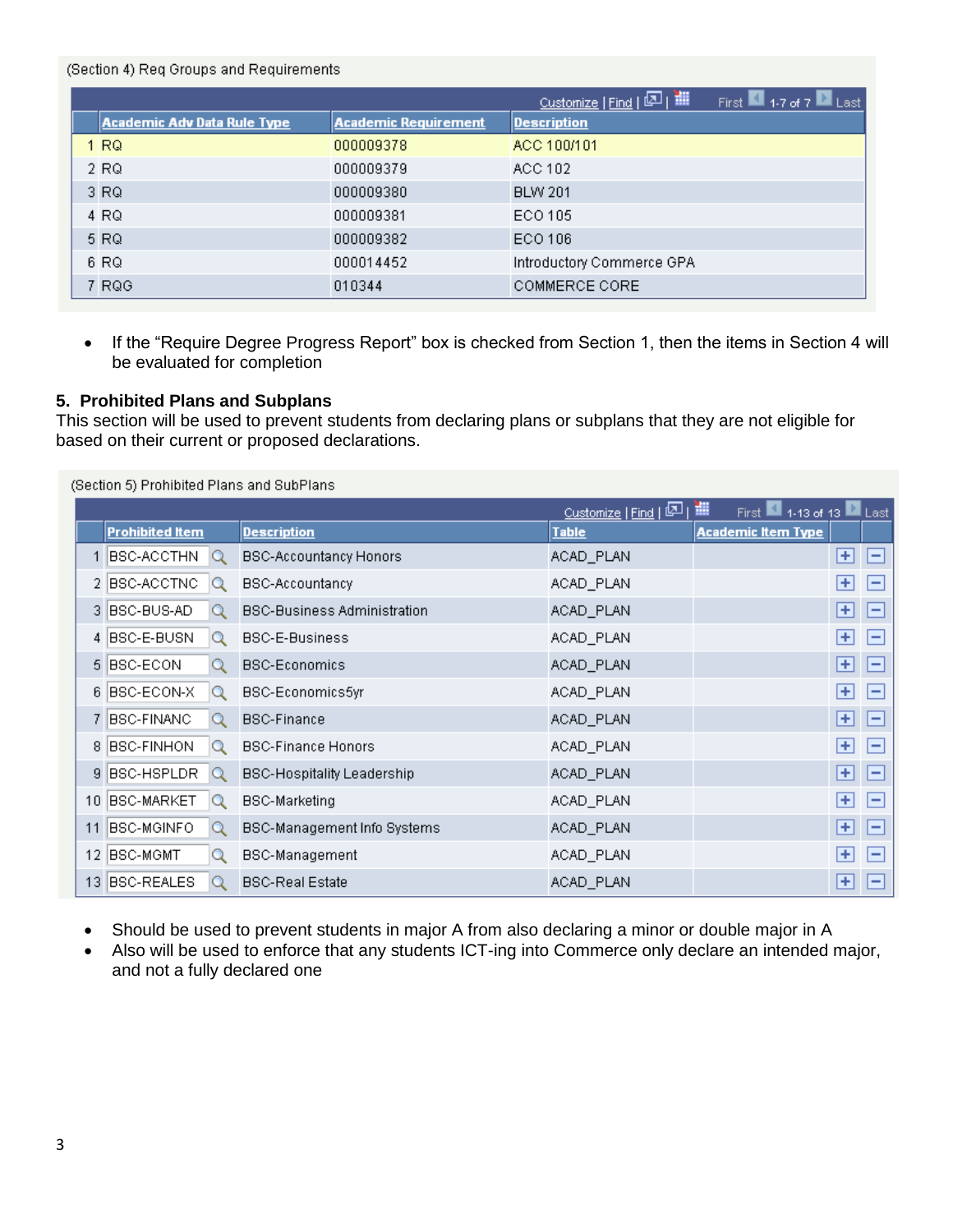| Administration            | Select/Confirm Messages | Email Setup             |
|---------------------------|-------------------------|-------------------------|
| Academic Group CLASS      |                         | UGRD Lib Arts & Soc Sci |
| Academic Career Undergrad |                         |                         |
| Academic Program CLASS    |                         | UGRD Lib Arts & Soc Sci |
| <b>Academic Plan</b>      |                         |                         |
| Academic Sub-Plan         |                         |                         |
| Type                      |                         |                         |

Please enter the text you wish to appear on selection or confirmation when choosing the specific program, plan or subplan.

| <b>Confirmation Text</b> |                         |                                        |                |                      |                      |
|--------------------------|-------------------------|----------------------------------------|----------------|----------------------|----------------------|
|                          |                         |                                        |                |                      |                      |
|                          |                         |                                        |                |                      |                      |
|                          |                         |                                        |                |                      |                      |
|                          |                         |                                        |                |                      |                      |
|                          |                         |                                        |                |                      |                      |
| <b>Selection Text</b>    |                         |                                        |                |                      |                      |
|                          |                         |                                        |                |                      |                      |
|                          |                         |                                        |                |                      |                      |
|                          |                         |                                        |                |                      |                      |
|                          |                         |                                        |                |                      |                      |
|                          |                         |                                        |                |                      |                      |
| <b>图</b> Save            | Return to Search<br>$+$ | +I<br>Previous in List<br>Next in List | Update/Display | 月<br>Include History | Ð<br>Correct History |

- Confirmation text appears in the tool after a student has successfully added the item they are attempting to add.
- Selection text appears in the tool when student selects the item for which the selection text is defined.